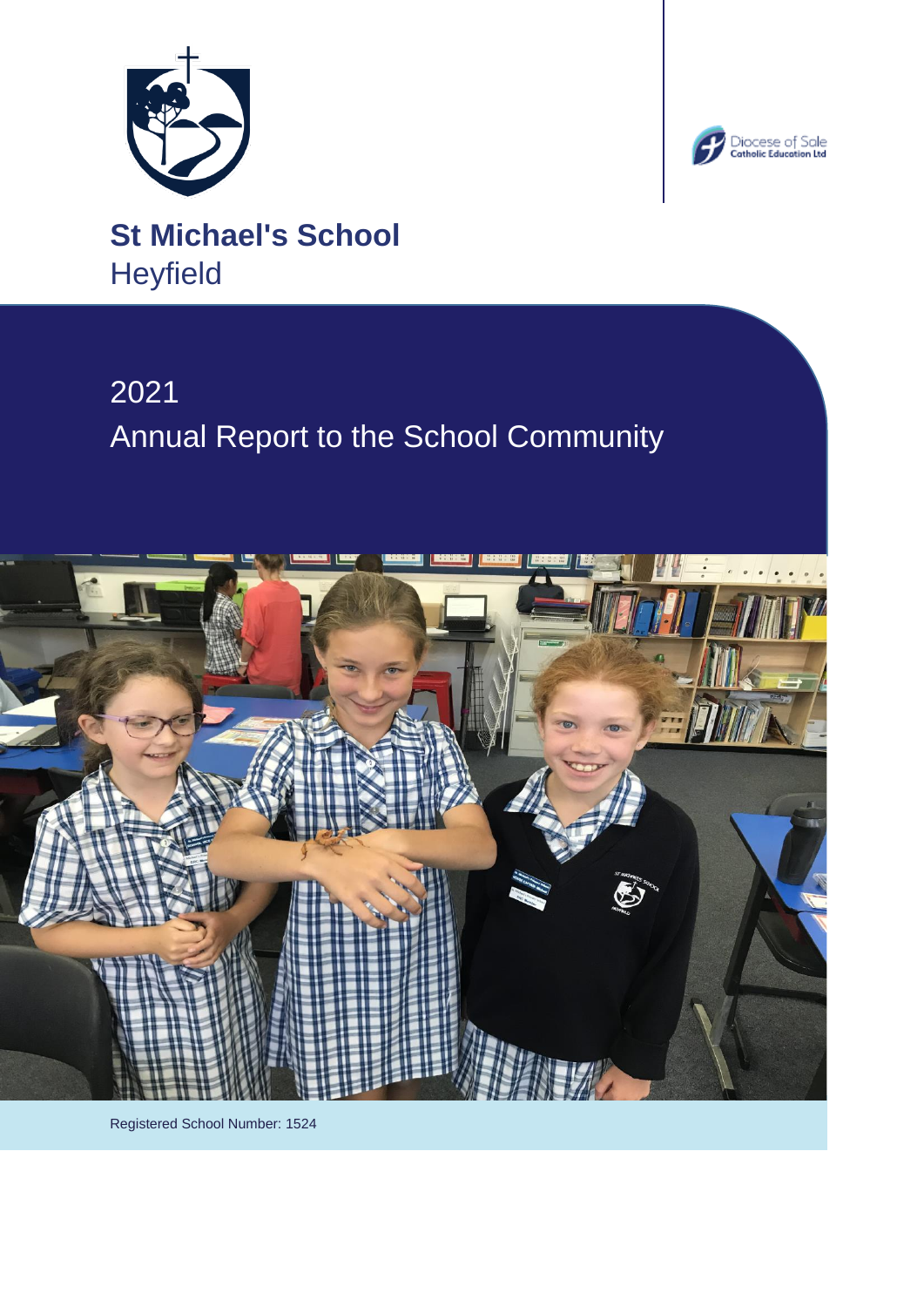# **Table of Contents**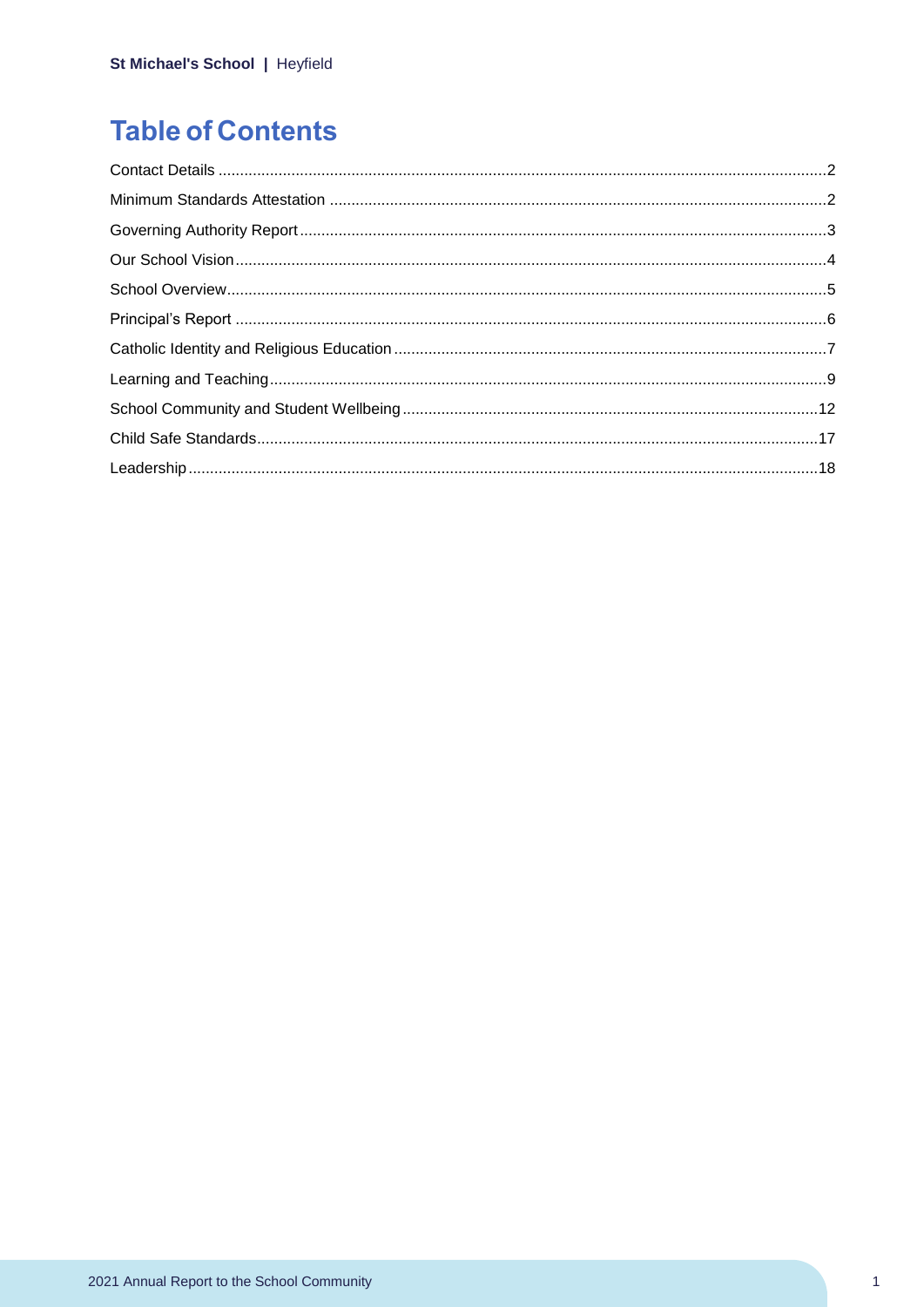# <span id="page-2-0"></span>**Contact Details**

| <b>ADDRESS</b>             | Davis Street<br>Heyfield VIC 3858      |
|----------------------------|----------------------------------------|
| <b>PRINCIPAL</b>           | Jennifer Miller                        |
| <b>GOVERNING AUTHORITY</b> | Diocese of Sale Catholic Education Ltd |
| <b>TELEPHONE</b>           | 03 5148 2514                           |
| <b>EMAIL</b>               | principal@stmheyfield.catholic.edu.au  |
| <b>WEBSITE</b>             | www.stmheyfield.catholic.edu.au        |
| <b>E NUMBER</b>            | E4019                                  |

# <span id="page-2-1"></span>**Minimum Standards Attestation**

I, Jennifer Miller, attest that St Michael's School is compliant with:

- All of the requirements for the minimum standards and other requirements for the registration of schools as specified in *the Education and Training Reform Act 2006 (Vic)* and the *Education and Training Reform Regulations 2017 (Vic),* except where the school has been granted an exemption from any of these requirements by the VRQA
- Australian Government accountability requirements related to the 2021 school year under the *Australian Education Act 2013 (Cth)* and the *Australian Education Regulations 2013 (Cth)*
- The Child Safe Standards prescribed in Ministerial Order No.870 Child Safe Standards, Managing Risk of Child Abuse in Schools.

### 25/03/2022

**NOTE:** The School's financial performance information has been provided to the Australian Charities and Not-forprofits Commission (ACNC) and will be available for the community to access from their website at [www.acnc.gov.au](http://www.acnc.gov.au/)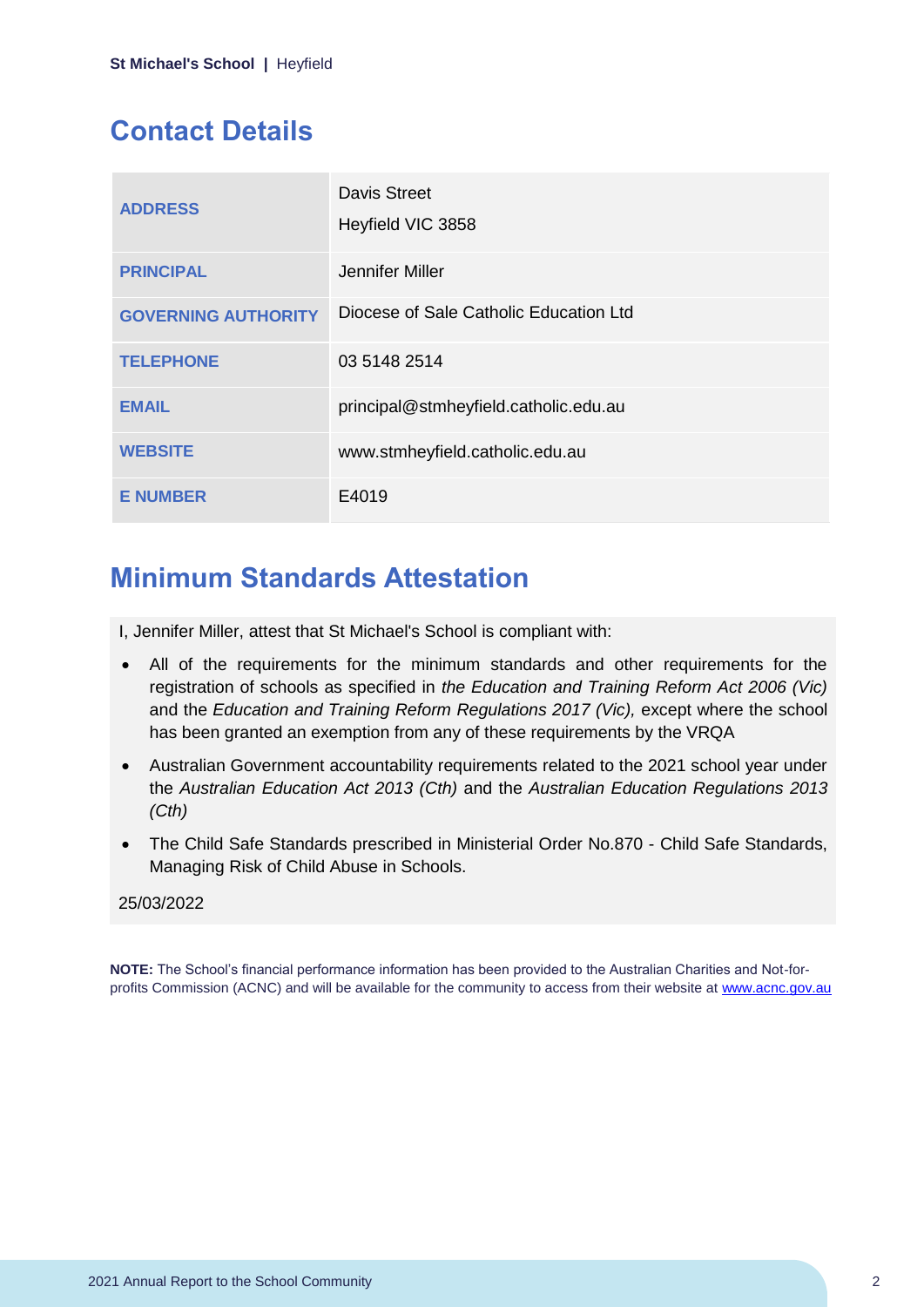# <span id="page-3-0"></span>**Governing Authority Report**

As we entered with hope into 2021 we were again confronted by the impact of COVID-19. The experience of 2020 went someway to enabling us to positively address the challenges that this presented. Again, the strength of our staff, students and their families is to be commended as we moved into the second year of this pandemic.

Diocese of Sale Catholic Education Limited (DOSCEL), now in its fourth year of operation, continued to work tirelessly to ensure our schools and faith communities thrived through this challenging time.

Our school communities and the DOSCEL Secretariat continued their strong focus on ensuring high quality outcomes for the students and worked to maintain a safe and supportive learning environment. The resilience shown by DOSCEL staff, parish priests, students, parents and guardians over the past year has been extraordinary. Schools have fully embraced the way of working and learning within this remote environment, ensuring colleagues, students and their families were encouraged and supported, giving witness to our Catholic faith.

Investment in school staff and their leadership teams is of the utmost importance. We continue to collaborate with and involve all members of our school communities in the pursuit of the best spiritual, social, emotional, physical and academic outcomes for students in our Diocese.

The focus on expert learning and teaching in support of the full implementation of the Victorian Curriculum and the Diocesan Religious Education Curriculum, *To Live in Christ Jesus,* allows our teachers and school leaders to provide educational opportunities for every student to grow, to be nurtured, to enable them to encounter God and to develop a knowledge of the Catholic faith and tradition.

Developing and maintaining rigorous reporting and accountability structures that comply with our regulatory requirements is a core focus of our organisation. With pastoral support from our parish priests and expert advice from the DOSCEL Secretariat, our highly-committed school leadership teams were able to maintain their focus on creating safe and welcoming learning environments, whether at school or remotely.

I am thankful for the contributions of everyone involved in Catholic education in our Diocese and commend the commitment of our staff and leadership teams in nurturing and empowering the children in our care to grow into independent adults with faith in their future.

Maria Kirkwood Chief Executive Officer Diocese of Sale Catholic Education Ltd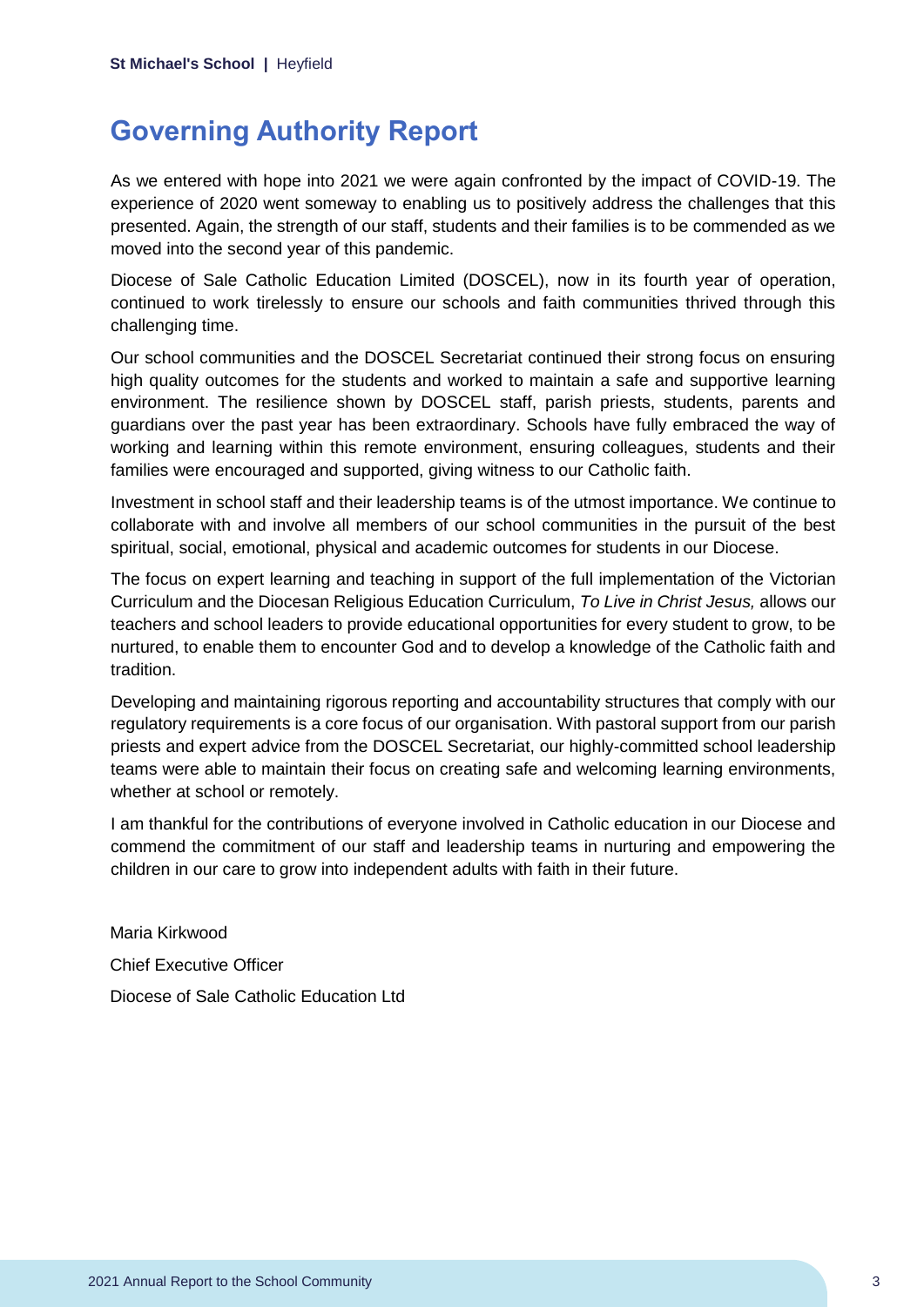# <span id="page-4-0"></span>**Our School Vision**

### **Our School Vision**

As a founding school of the Josephite sisters, we are challenged and inspired to live by the example of Mary MacKillop. We see students, teachers and parents as partners in learning, where the worth and dignity of each person is acknowledged, appreciated and celebrated. This is the foundation from which we will nurture and develop self-reliant and confident individuals who will make a difference in the world.

#### **Our Strategic Intent**

We are committed to creating an inclusive learning community that engages students so that they are motivated, creative and collaborative learners, who are challenged to aim high and are given opportunities to grow in all areas of their lives.

Through the inspiration of the person of Jesus, Scripture and Mary MacKillop, we want to build a vibrant Catholic identity that connects with, and has meaning for, our students, parents and staff.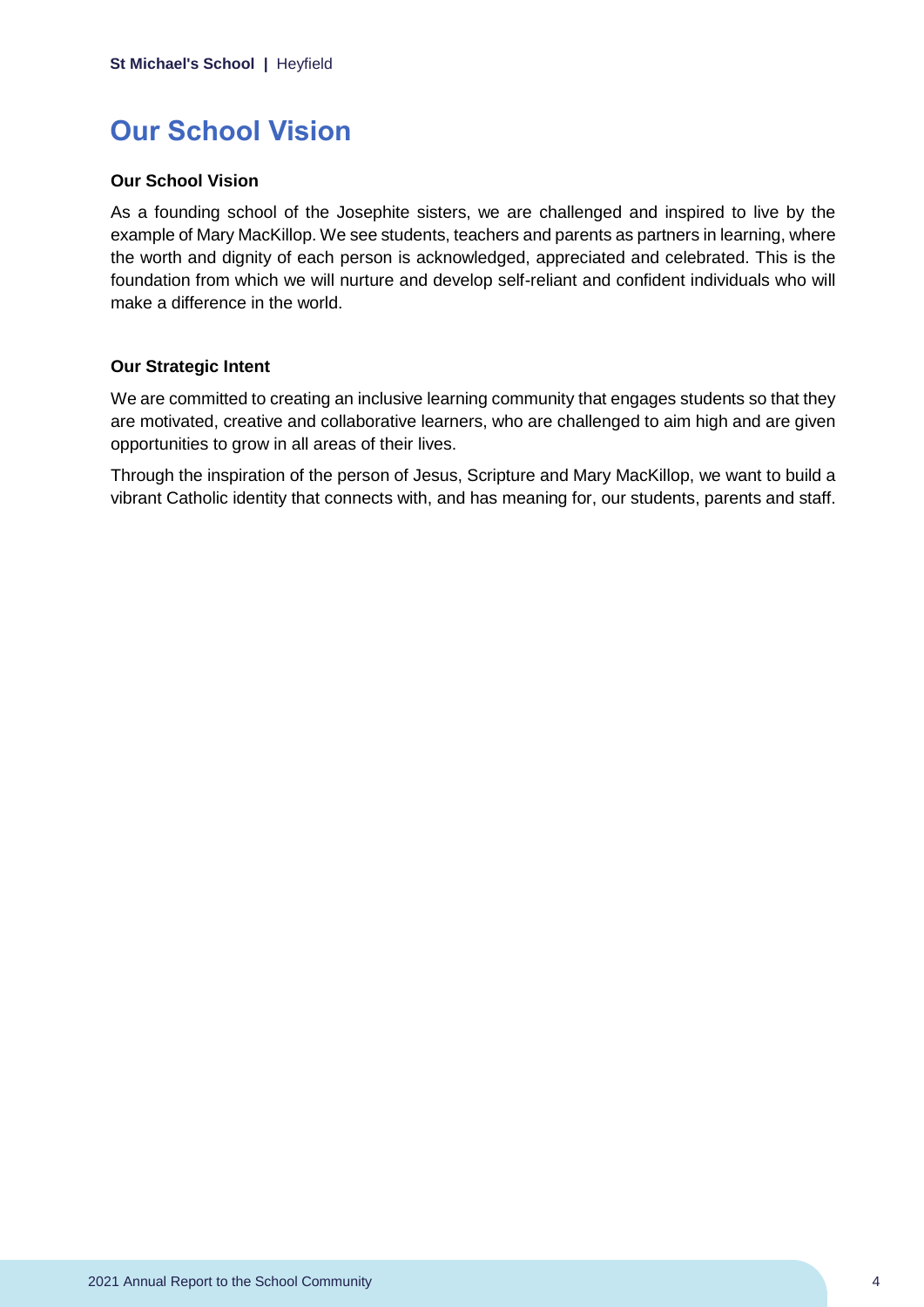# <span id="page-5-0"></span>**School Overview**

St Michael's is part of the Parishes in Partnership of Maffra, Heyfield and Cowwarr. The school was founded by the Sisters of St Joseph in 1954 and we proudly carry on their example of faith and Christian Service. Our school is built around key relationships with families, the local parish, the local community and the wider world.

St. Michael's Primary School is located in the township of Heyfield, a small rural community about half an hour's drive from Traralgon and Sale. The school has a current enrolment of 55 and classes for 2020 were Foundation/One, Two/Three, Four/Five and Five/Six.

We recognize the importance of keeping abreast of current technologies and pedagogy and adjust our learning programs accordingly. We know that it is not enough for students to have access to great technology; they also need to develop flexibility of thinking, problem solving skills, communication skills and persistence if they are to be successful learners in a 21st century context. Currently, each student in years 4-6 is allocated a Chromebook, provided by the school. The Junior classes have access to one-to-one iPads. All students have access to our digital technologies room where there are desktops for each student. In all learning spaces, there is a Smart TV. We have a recording studio where students are able to create vodcasts, podcasts, animations and so much more!.

All students participate in specialist classes in Italian, Art and Sport. Students also have the option to join our Choir which is open to all year levels and be radio hosts for our school radio station. We participate in extra-curricular programs such as 'Tournament of Minds' at Federation University and the Lions Club Public Speaking competition. We offer our student leaders opportunities to develop their skills, including attending leadership training. Our Student Representative Committee (SRC) are active within the school and focus mainly on social justice activities.

In 2021 we had 44 families within our school and during the year we had further students enrol. When examining our Enhancing Catholic School Identity (ECSI) data the majority of students, staff and parents identify as being Catholic or from a Christian background. The majority of Grade Six students progress to the local Catholic secondary school in Sale.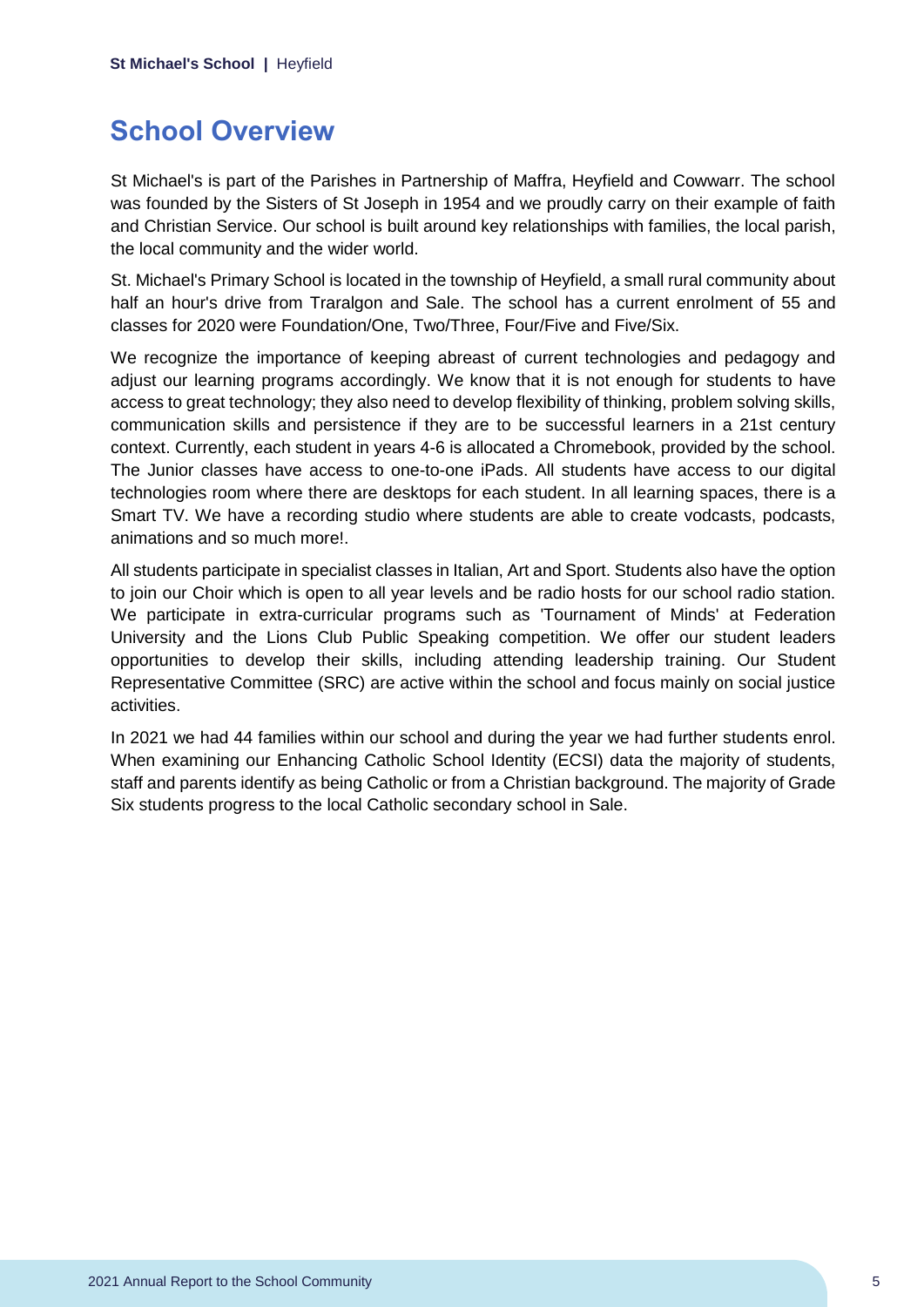# <span id="page-6-0"></span>**Principal's Report**

We began the year with quite a lot of optimism that we had overcome the worst of the pandemic and that life could continue within the 'new normal'. How wrong we were! We went into another cycle where the school year was disrupted with lockdowns and remote schooling, new rules and regulations and physically having to exclude our school community. Once again, everyone stepped in and stepped up to face the challenges of remote schooling and worked together as a team to ensure that learning was taking place and our students weren't disadvantaged with all the disruptions to their normal routines. The commitment our staff showed towards making sure learning was meaningful and worthwhile was a credit to their professionalism and dedication. Whilst remote schooling was not ideal, our students were still able to access differentiated learning at their point of need, particularly in the core areas of English and Mathematics.

I would also like to congratulate our parents and caregivers, who made sure that their children were on task and supported in their learning. They kept in communication with their child's teachers and ensured that timetables were followed and work was being completed to a good standard. Parents and caregivers were at the forefront of making sure their children developed the resilience to cope with the 'ups and downs' of a pandemic impacted year.

One of our whole school focuses has always been about building community and we have found this challenging when parents and the extended school community could not come onsite. We have had to work around this and try to find innovative ways to include our school community and hold school events. Communication was one of the key drivers in making sure that we stayed connected as a school community and I think we achieved this online and in person, where and when we could. The feedback we received from families and staff continued to support this belief.

I feel for our students, especially our new prep students, as the pandemic has restricted their access to many of the experiences they would normally have within a school year. Fortunately, we still managed to access extracurricular activities for our students, particularly in the second half of the year. In fact, the final term was very full as we worked towards making up for 'lost time'. It is our priority to make sure that students get to experience the full range of school programs and experiences in the future.

Our staff continued to work tirelessly to support the students at our school reach their potential. They have continued to build on their professional knowledge and understanding and this is reflected in the high-quality learning programs that have been provided to our students, whether online or face-to-face. Student wellbeing has also been of paramount importance and staff have been committed to providing a learning environment that nurtures and supports students in a year that has required students to be resilient and optimistic.

I am looking forward to working with everyone again in 2022 and building on the strengths that we, as a school community, have exhibited this year.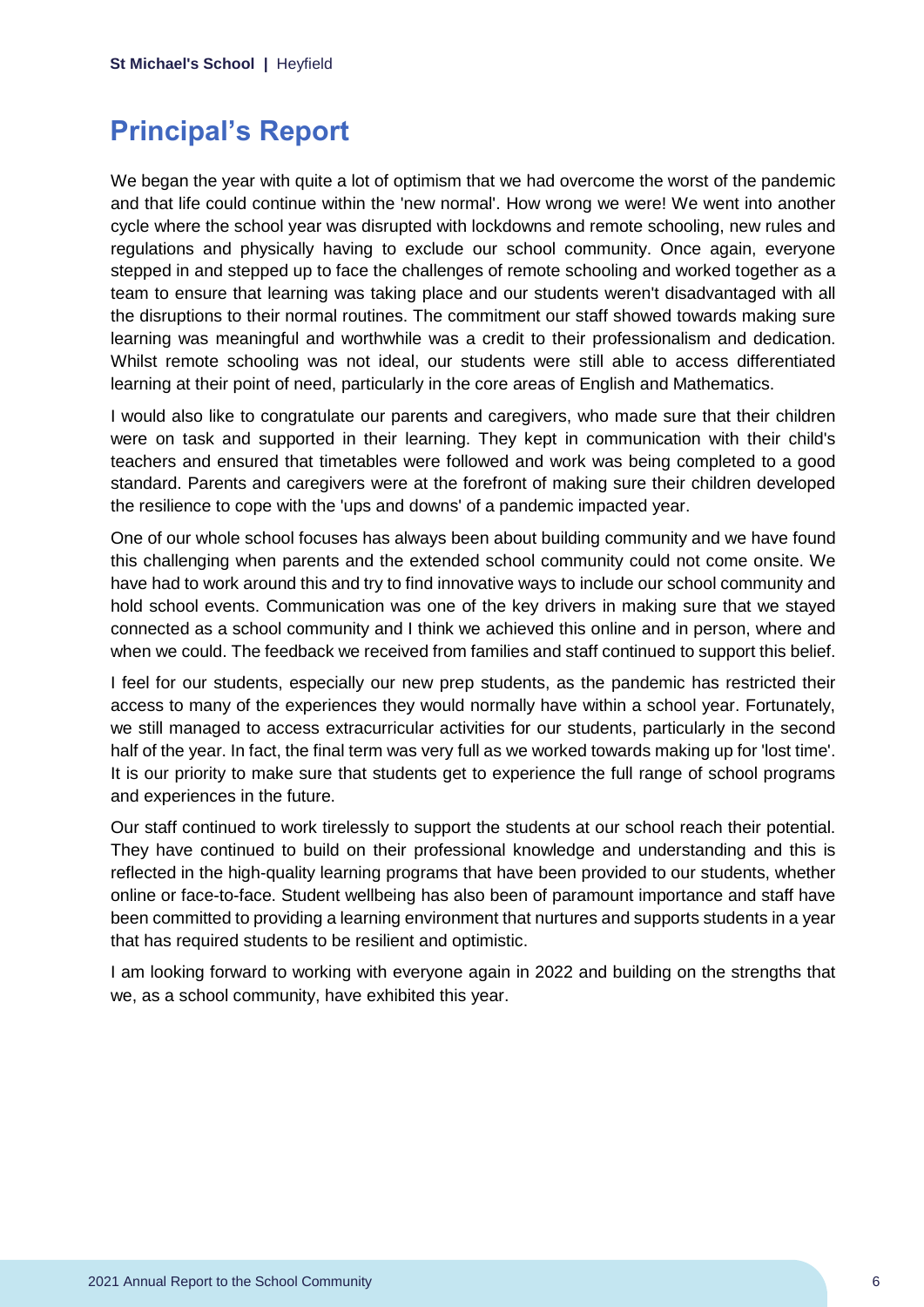# <span id="page-7-0"></span>**Catholic Identity and Religious Education**

# **Goals & Intended Outcomes**

#### **Goal**

To deepen student engagement and connection with the Josephite tradition and the Christian narrative.

### **Intended Outcomes**

- That the charism of the Josephite tradition is permeated throughout the school community and connects the Catholic faith and Tradition.
- Students make links between their life and the Catholic world view.

### **Achievements**

During 2021, the School continued our work in maintaining and enhancing the Catholic Identity of our School. Due to the nature of the school year and the difficulty in celebrating together in liturgies and special feast days, a number of celebrations had to be cancelled. It also became a challenge to implement our Sacramental program for students but we seized our opportunities and managed to have these throughout the year. Reconciliation, First Eucharist and Confirmation were celebrated and included students who missed out in 2020.

Staff worked to provide a way for students to engage in the Catholic faith within the classroom and remote learning. This was highlighted through prayer and the continued teaching and learning of the Religious Education Curriculum To live in Christ Jesus. Teachers aimed to make explicit the links between their life and the Catholic world view through their language, actions and activities. This continues to be a focus area for our whole school.

The school worked with Father Siju and then, midway through the year, with Father Edwin to build parish/school relationships within the parameters of the pandemic. During 2021, attendance at Parish Masses was not allowed and our students had very limited opportunity to engage in the life of our Parish. We anticipate that in 2022 this will change and we will be able to reestablish our connection with parishioners.

### **VALUE ADDED**

The school provided opportunities for outreach within the local and wider community by raising money and awareness for: Caritas - Project Compassion, the Winter Appeal and October Missions.

The Student Representative Committee engaged in fundraising that focused on social justice and shared this at assemblies (online and broadcast).

Sacramental programs were celebrated and included students who missed out in 2020.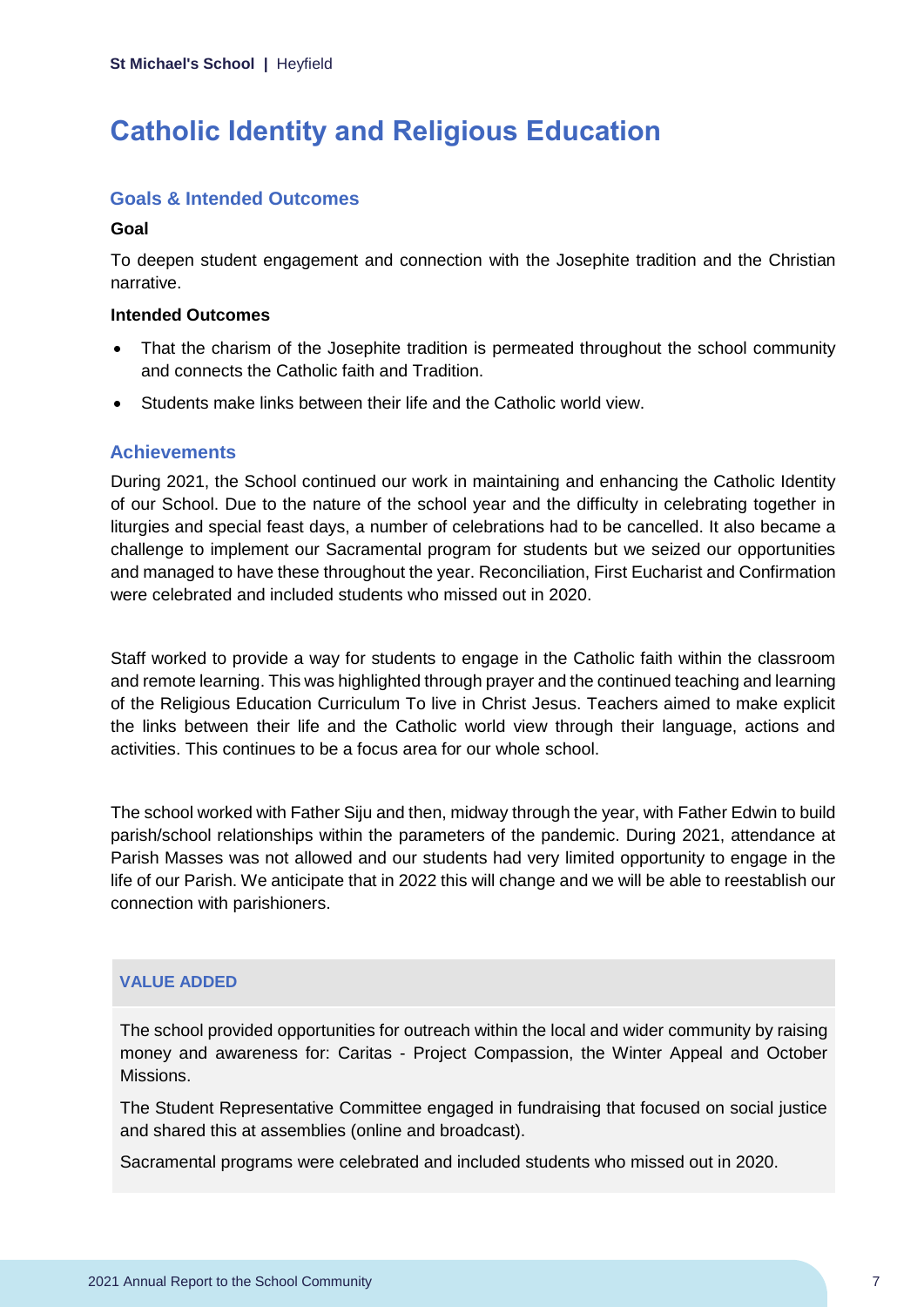Prayers and contributions in the school newsletter provided development in faith opportunities for parents.

Continuation of the St. Mary of the Cross MacKillop Award, awarded to a notable student at assembly who has demonstrated the qualities of Mary MacKillop in their actions and attitude.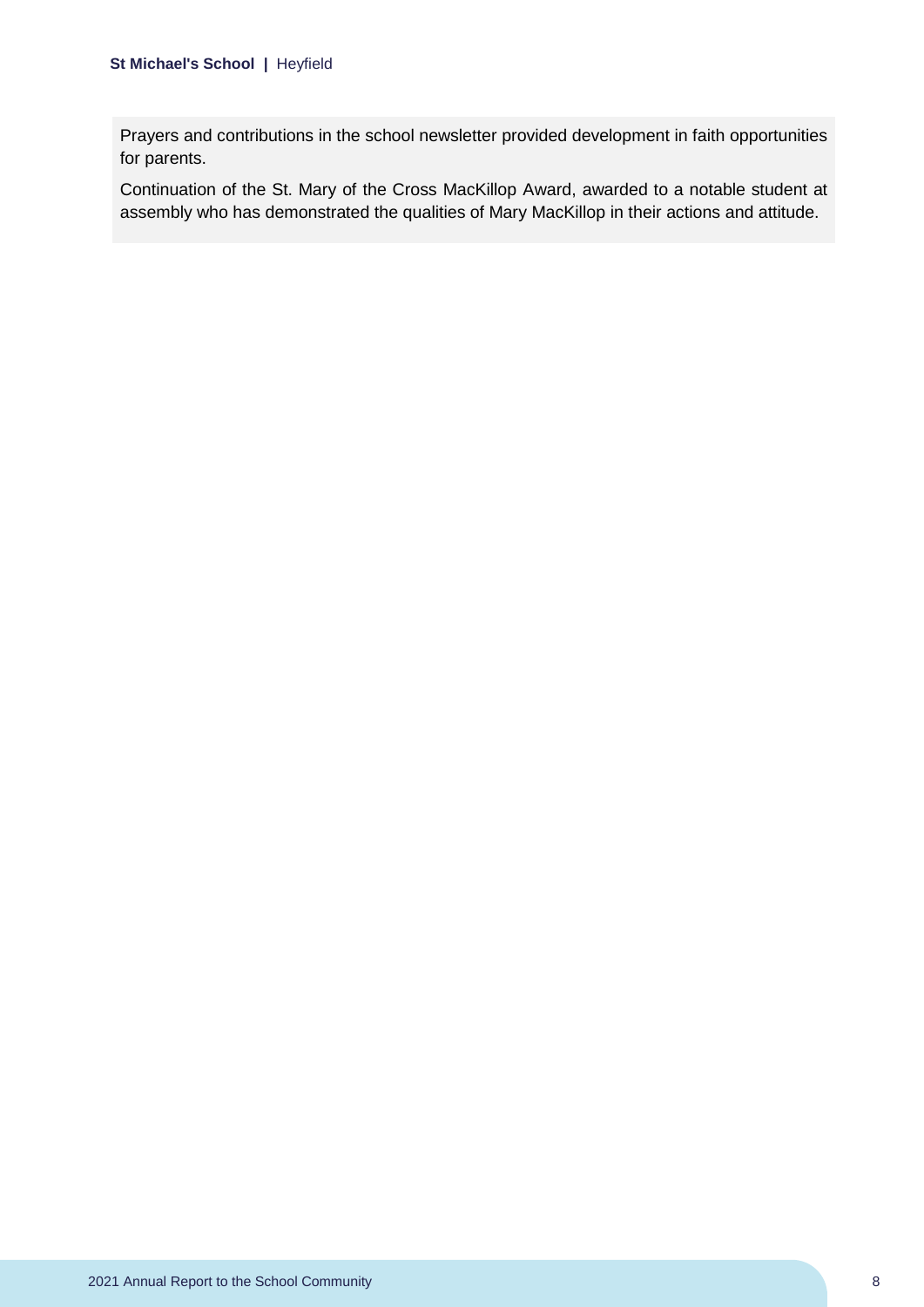# <span id="page-9-0"></span>**Learning and Teaching**

# **Goals & Intended Outcomes**

#### **Goals**

To develop expert teacher practice through a culture of collaboration and professional learning and a commitment to evidence-based teaching.

#### **Intended Outcomes**

- Student learning is optimised through the efficacy of the collaborative learning team in which members embrace collective responsibility, seek to improve their performance and examine their impact on student learning.
- Learning is targeted at the point of need for each student and is based on teacher capacity to use a range of assessments to inform teaching and improve student learning outcomes.
- Staff have a well-developed understanding of how student engagement underpins improvement in student learning outcomes.
- Students' outcomes in Writing P-6 are improved with a focus on grammar, punctuation and spelling.
- Students' outcomes in Mathematics are improved with a focus on Counting and Place Value and problem solving.

### **Achievements**

In 2021 we continued to have a focus on the core learning areas of English and Mathematics given that there were interruptions throughout the year and we were still feeling the impact of the extensive lockdowns in the previous year. Teachers concentrated on gathering evidence of student progress at every opportunity that they could and used this data to ensure learning was targeted at the students' individual needs. This proved challenging at times because students needed to be onsite for this to occur.

We continued the shared language around learning and teaching with students so that students can understand what it means to be an effective learner and how they can put this into practice. All staff followed the 'You Can Do It' program which supports effective learning habits and mindset. Students have become more competent in navigating learning in an online space, particularly the older students, but engagement was impacted when this continued. Students were highly motivated to return to school and reestablish connections with their peers and teachers.

In many instances staff professional learning proceeded in an online forum but staff professional growth was impacted by this style of delivery and staff fatigue in operating in a fluctuating work environment.

The Learning and Teaching Network and Collective space throughout the year continued to reinforce teacher development and support the implementation of remote learning. We continued our explicit teaching of spelling through the SMART spelling approach, monitoring the progress of student spelling and writing.

Whole school data is collected in key learning areas and this is being analysed from a whole school perspective as well as individual student progression on an ongoing basis.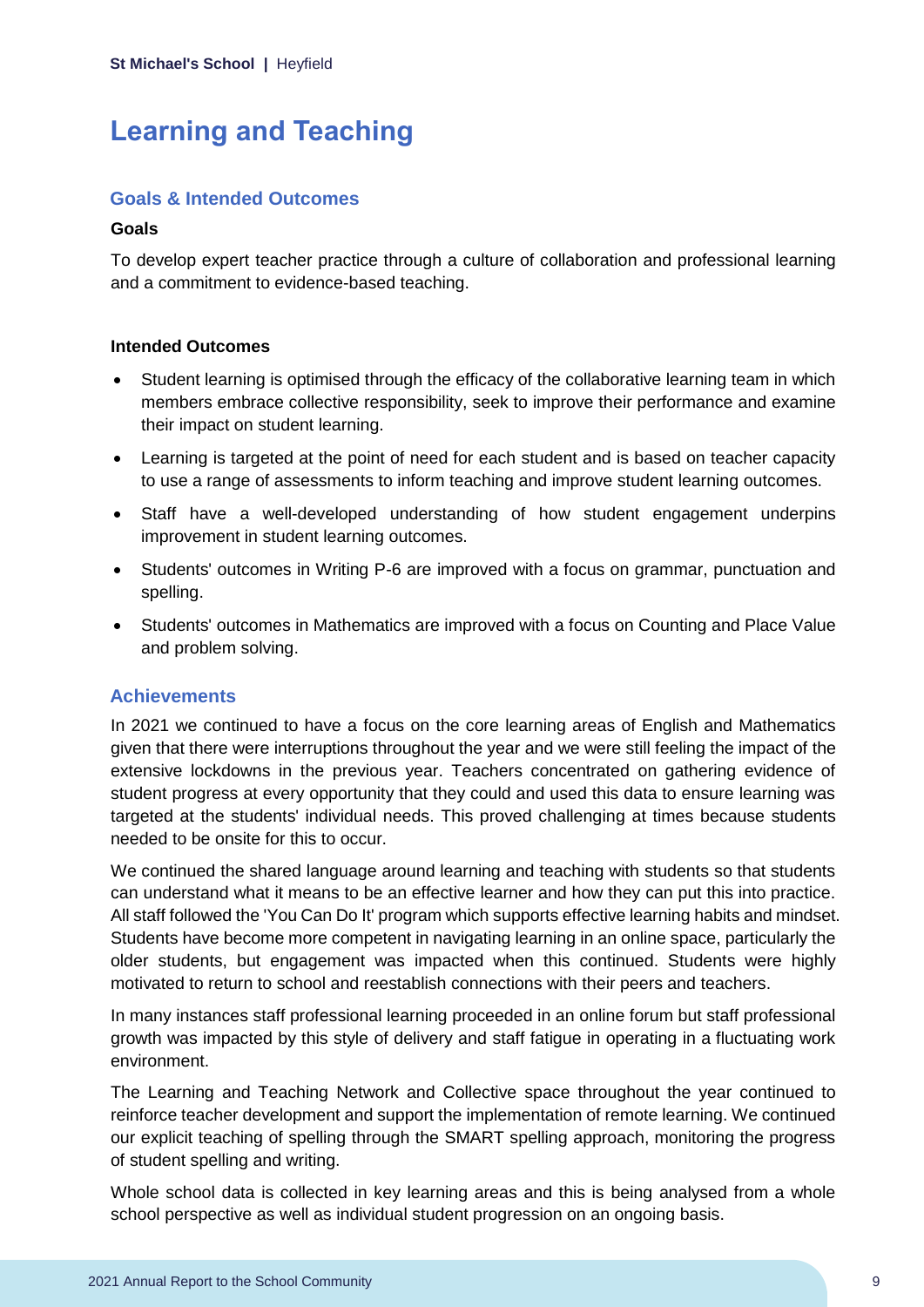#### **STUDENT LEARNING OUTCOMES**

The school continued to maintain a strong focus on learning for students whilst also proactively supporting the wellbeing and mental health of students, staff and parents. This was evidenced through whole school and individual data collection which showed that the majority of students have maintained steady growth in the core learning areas. This was more problematical for students new to the school whose entries were staggered throughout the year. Identifying the learning needs of these students was made more difficult by the fluctuations in onsite and offsite schooling.

Staff utilised a variety of assessment tools to monitor student progress and inform their teaching. This included the introduction of Essential Assessment to track student learning in Mathematics. This provided students with an opportunity to track their own progress and set learning goals based on individual targets. Growth in Place Value knowledge and understanding continues to be a focus area as data indicates that students are not always using the most efficient strategies to demonstrate a sound understanding of the number system despite being successful in other areas of their mathematics learning. We are continuing to see success with our SMART spelling approach now that it is embedded in the school programs and student assessment data demonstrates improved word knowledge within the context of writing.

Additional support for students was provided in numeracy and literacy through the Tutor Support Program. The focus year levels for this was Year One and Two as these students missed some of the core learning during 2020. Other intervention programs (LLI and Barton) were also implemented to support students with meeting benchmarks and to consolidate learning.

Naplan trend data indicated steady growth in most areas from 2018 to 2021, with student learning being on an upward trajectory. Naplan data for our school is not always an accurate representation of student progress due to our very small cohorts.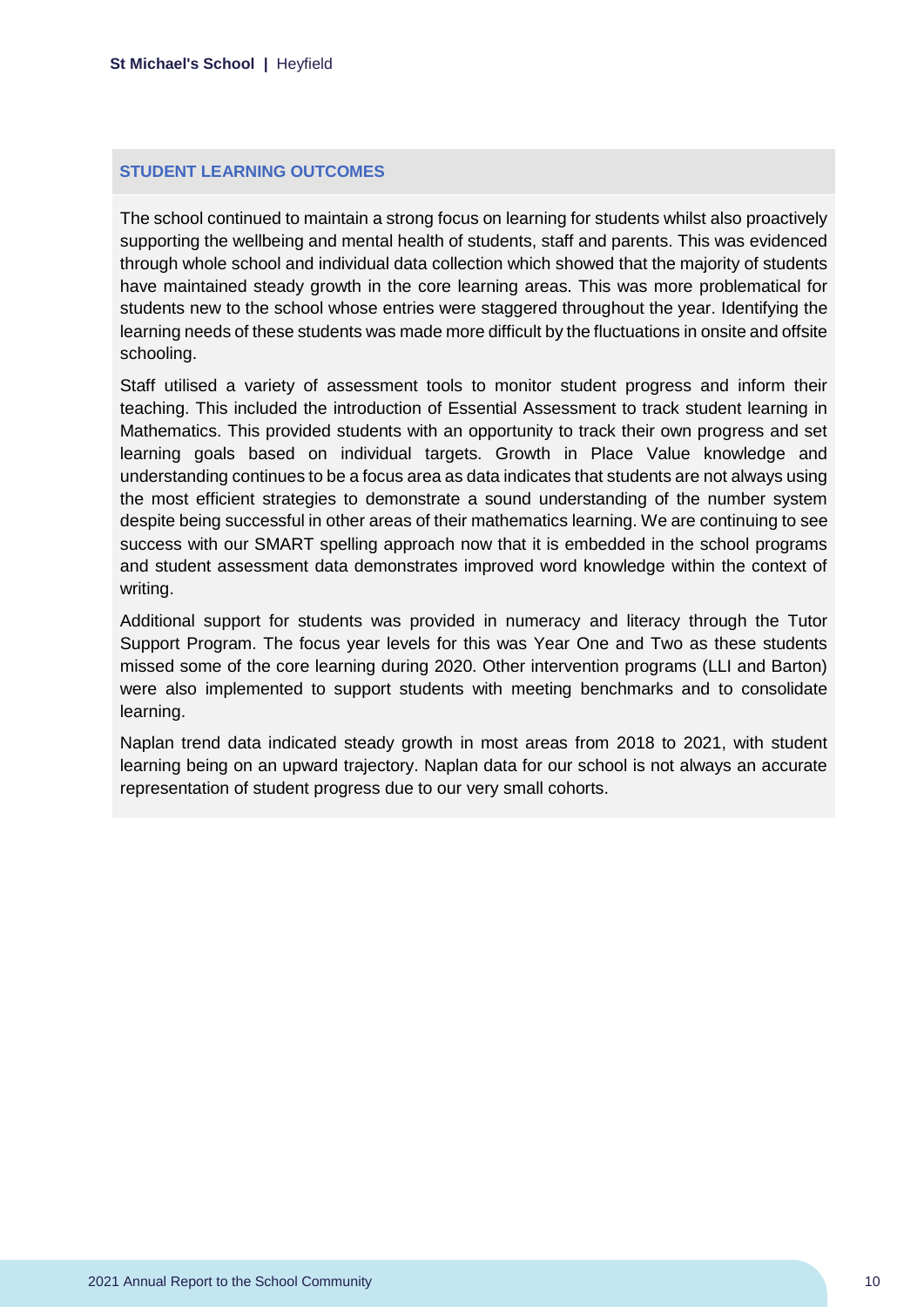| <b>NAPLAN TESTS</b>            | 2019<br>$\frac{9}{6}$ | 2020                     | $2019 - 2020$<br><b>Changes</b> | 2021<br>$\frac{0}{0}$ | $2020 - 2021$<br><b>Changes</b> |
|--------------------------------|-----------------------|--------------------------|---------------------------------|-----------------------|---------------------------------|
|                                |                       | $\star$                  | $\star$                         |                       | $\star$                         |
| YR 03 Grammar &<br>Punctuation | 100.0                 | -                        |                                 | 87.5                  |                                 |
| <b>YR 03 Numeracy</b>          | 100.0                 | -                        | $\overline{\phantom{a}}$        | 100.0                 |                                 |
| <b>YR 03 Reading</b>           | 100.0                 | -                        |                                 | 87.5                  |                                 |
| <b>YR 03 Spelling</b>          | 88.9                  | -                        |                                 | 100.0                 |                                 |
| <b>YR 03 Writing</b>           | 100.0                 | $\overline{\phantom{a}}$ | $\overline{\phantom{a}}$        | 100.0                 |                                 |
| YR 05 Grammar &<br>Punctuation | $***$                 | -                        |                                 | 100.0                 |                                 |
| <b>YR 05 Numeracy</b>          | $***$                 | -                        |                                 | 100.0                 |                                 |
| <b>YR 05 Reading</b>           | $***$                 | $\overline{\phantom{a}}$ |                                 | 100.0                 |                                 |
| <b>YR 05 Spelling</b>          | $***$                 | -                        | $\overline{\phantom{0}}$        | 100.0                 |                                 |
| <b>YR 05 Writing</b>           | $***$                 | -                        |                                 | 100.0                 |                                 |

# **PROPORTION OF STUDENTS MEETING THE MINIMUM STANDARDS**

\* There are no NAPLAN results to report in 2020 as the Australian Government decided that due to the COVID-19 pandemic NAPLAN Assessments would not take place.

\*\* Data cannot be reported for this year as the number of students that sat the test was below 5 and the data has been suppressed for privacy reasons in accordance with the ACARA NAPLAN data reporting provisions.

\*\*\* No students sat the NAPLAN tests in this year level and in one or both of the relevant years.



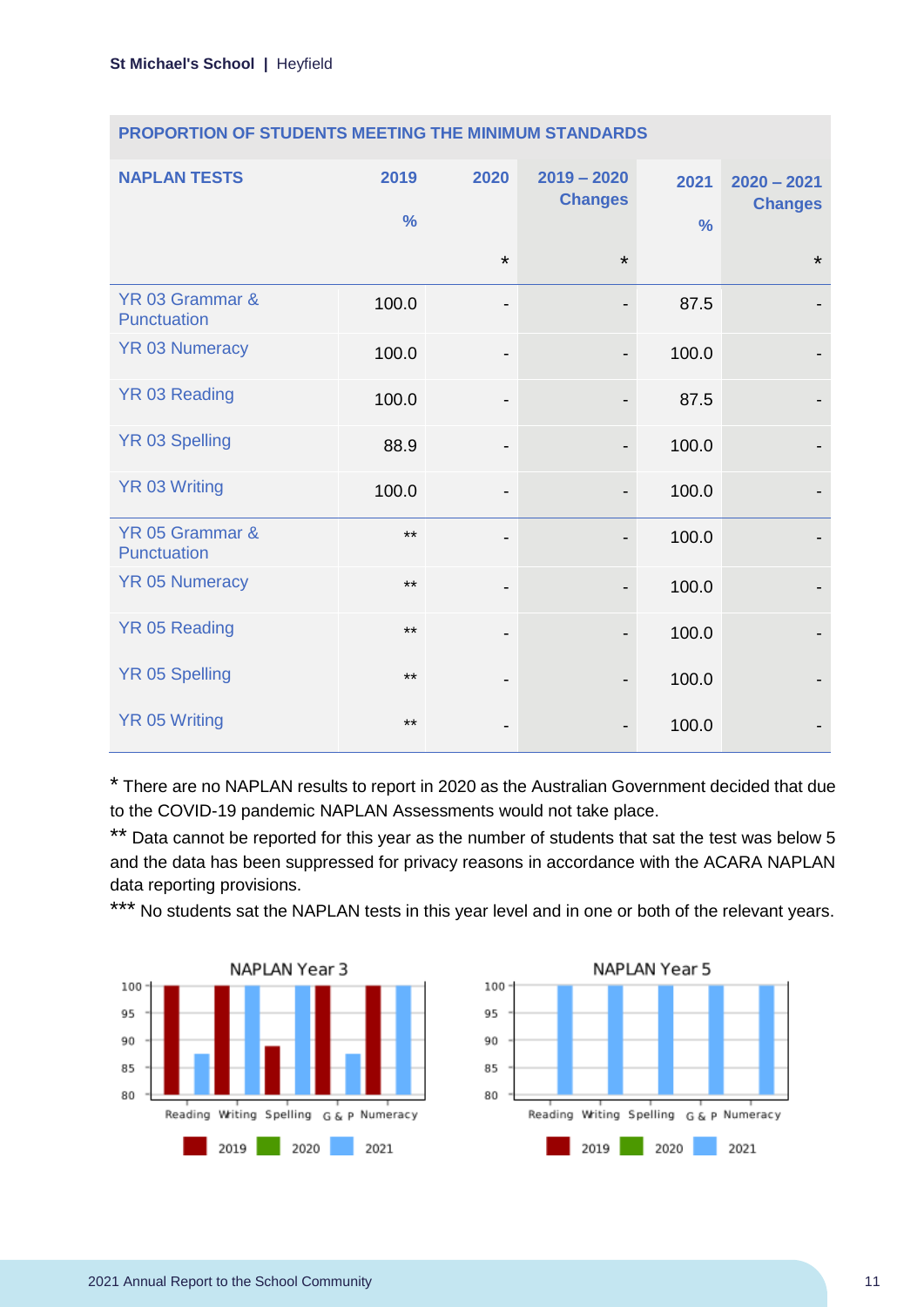# <span id="page-12-0"></span>**School Community and Student Wellbeing**

# **Goals & Intended Outcomes**

#### **Goal**

It is always our intention to enhance student learning and wellbeing by actively partnering with parents, carers and families.

#### **Intended Outcomes**

- The relationship between school, family and parish is enhanced.
- The school provides a purposeful, effective and contemporary learning environment.
- School infrastructure supports student learning and engagement.

### **Achievements**

It has been important to support student wellbeing and build our community again this year as we did in the previous year. This has been of particular relevance given that we have had another year influenced by the pandemic. We have continued utilising the newsletter and the ClassDojo app to maintain a strong connection with families and keep them apprised of what was happening at school and to provide information to parents on how they can support their children emotionally. The social and emotional learning program, 'You Can Do It' has been implemented in 2021 to support our students in developing the resilience to cope with the 'ups and downs' in life and to help them develop self-management skills that will support them throughout their life.

We were able to structure our Prep transition program with some flexibility and worked on ways to welcome new families without them being onsite. This included meeting in the park and utilising the outdoor spaces in the front of the school. Despite the challenges, we had a very successful transition and were able to maintain ongoing contact with families.

We paid particular attention to our communication and made sure that our school community were fully informed of what was happening during and after periods of remote schooling and with the changing rules in how we deal with Covid-19. We felt this was a priority given the uncertainty that everyone felt in the previous year.

It was important to us to be able to offer students experiences that connected them with school and our broader community. We embraced every opportunity as it arose so that students did not feel so isolated or disconnected.

# **VALUE ADDED**

Throughout the year we have worked on strengthening the ties between home and school, aiming to build a robust and confident school community. We have done this in the following ways:

### **Social and Emotional Development:**

Whole school focuses for resilience, organization, relationships and persistence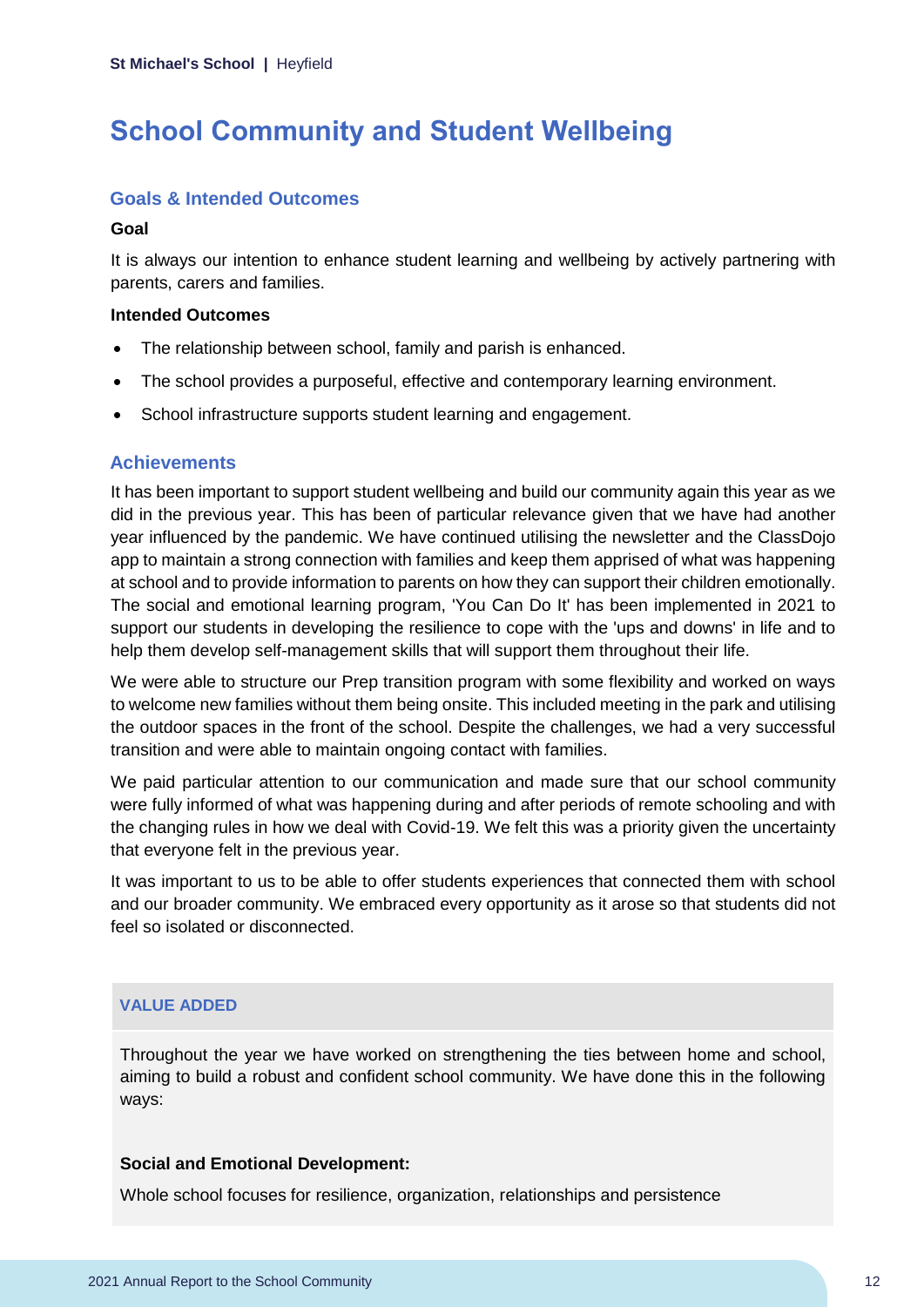Implementation of the 'You Can Do It' program Transition for all students Year 6 Graduation Cyber Safety Program Access to student/family counsellor

#### **Enhancing Catholic Identity:**

School based sacramental programs Pancake Day St Patrick's Day St Vinnie's Winter Appeal Reconciliation Week and NAIDOC Week Awareness Raising Farewell Father Siju

#### **Whole school and classroom events:**

Swimming Sports carnival Walk Safely to School Book Week: Old worlds, new worlds, other worlds Camp Taster Day for Years 3-4 at the Summit Year 6 Outdoor Education Camp at Coolamatong Junior Big Day Out in Sale Choir (conducted online) ALPHA Award Bike Education Athletics Carnival **Gymnastics** Hockey Clinics

# **Community Engagement:**

Welcome BBQ and Boot ball Challenge Book Fair Colour Fun Run Fire Brigade visit Sale Eisteddfod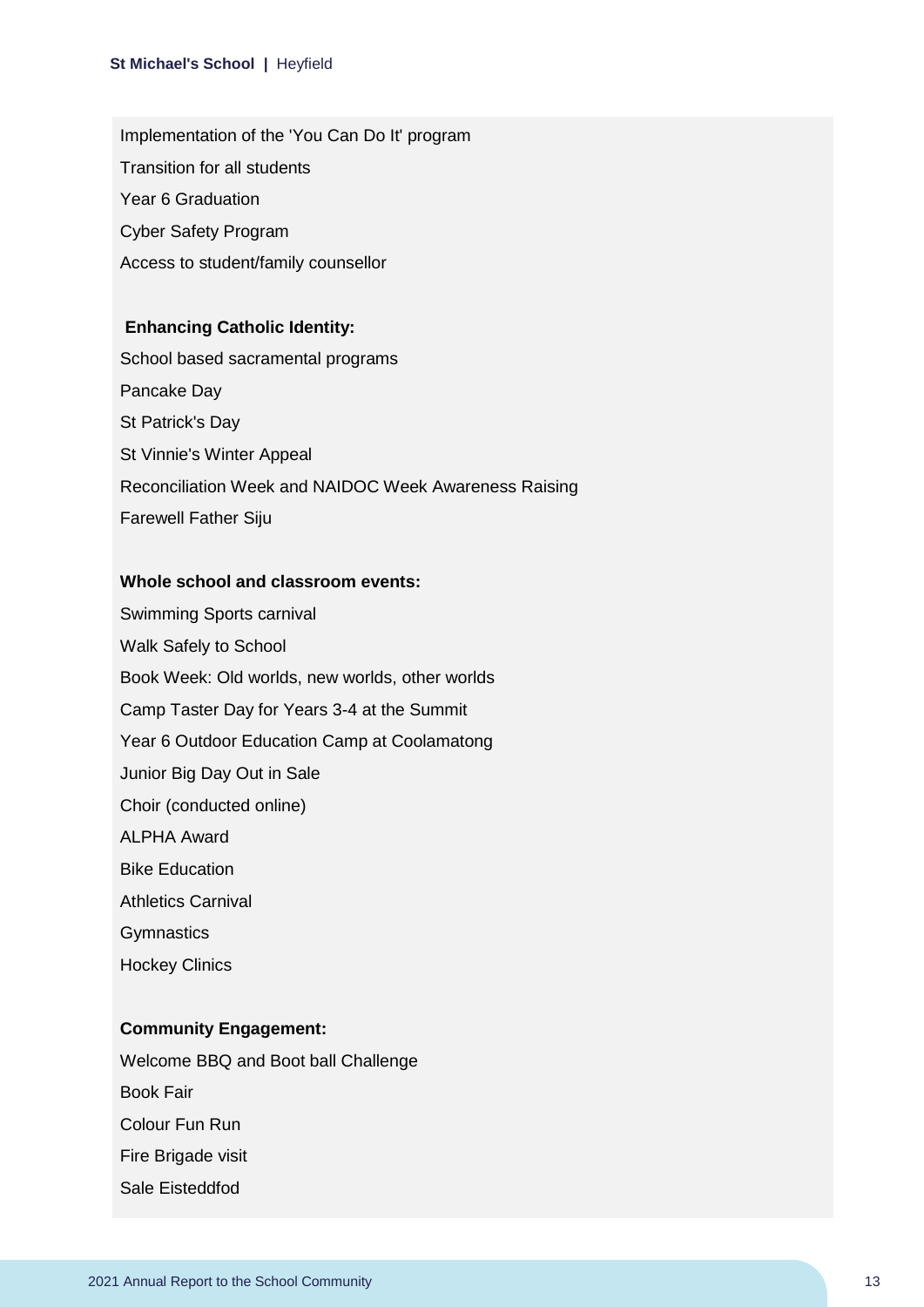Catholic Education Week Open Days Pump Track Opening Police visit Anzac Day & Remembrance Day Walk Around Australia Challenge

#### **Communication:**

Class newsletters Class Dojo School newsletter School app. and webpage Email communication Parent/Teacher interviews Student Support Group meetings

### **Parent Education:**

Fortnightly newsletter articles School Tours (after hours and virtual due to pandemic) School information displays

#### **Student Leadership**

Student Representative Committee Student led assemblies, including online assemblies Class meetings Radio broadcasting SRC Bullying No Way Day Mary MacKillop Award morning tea Lions Club Public Speaking Competition

We would like to continue our work of building community and reaching out to our school families. Part of this is through celebrating our Catholic identity and giving families and the wider community a deeper understanding about what it means to be part of St. Michael's.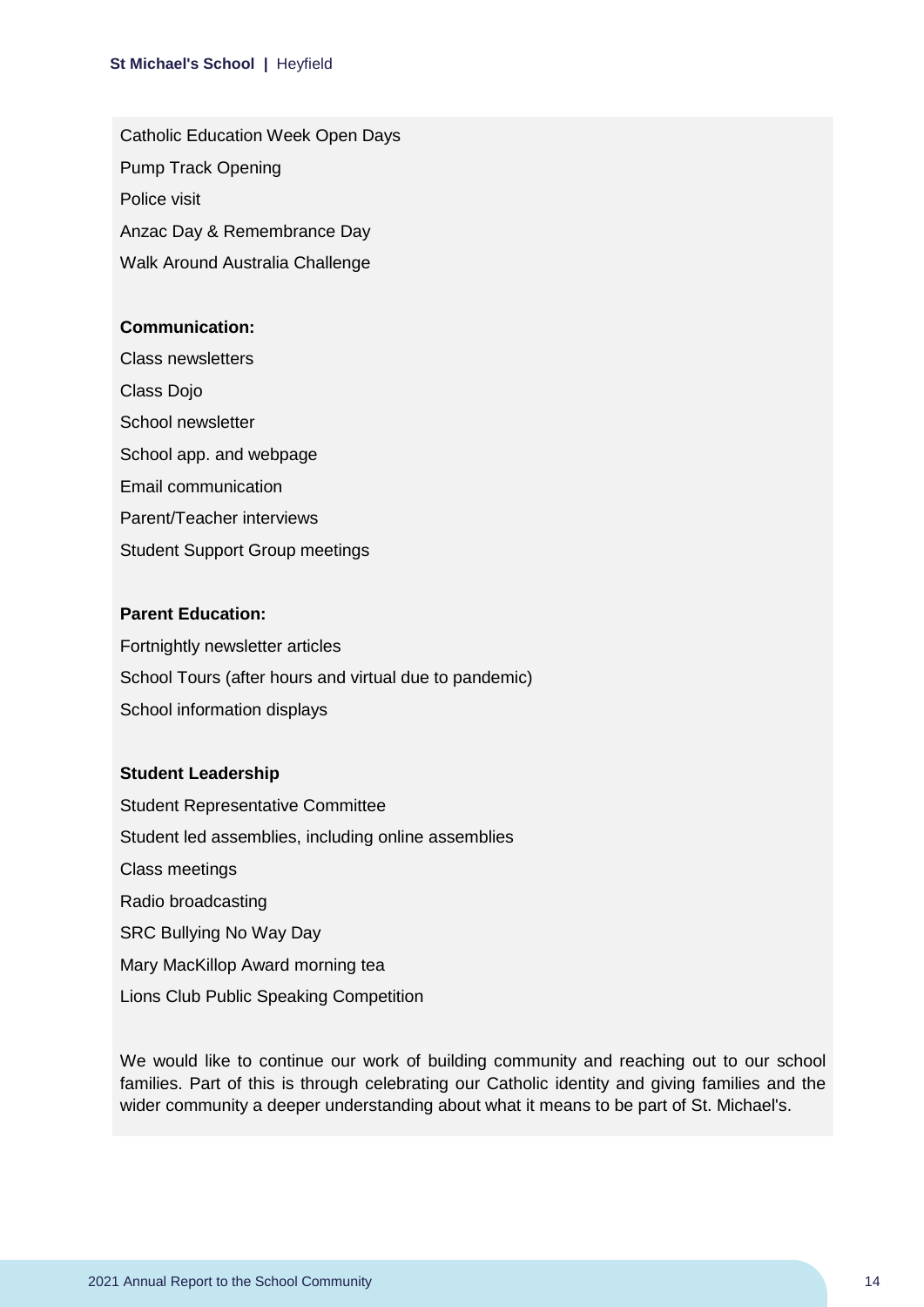#### **STUDENT SATISFACTION**

Insight SRC data for 2021 shows an improvement in all areas of the students' socio-emotional experience. They are experiencing positive relationships with their teachers, feel more engaged in their learning and are more willing to learn. Students feel safe at school and do not have a problem with classroom behaviour. We would like to see students feel more connected to school and to each other.

#### **STUDENT ATTENDANCE**

At St Michael's we recognise the importance of student attendance for student success at school. The newsletter is used to communicate the importance of student attendance at school and students being on time. Teachers mark the attendance roll twice a day as per registration requirements and absences are recorded. As per legislation and Diocesan policy, if a child is absent without notification then parents or carers are contacted in the interests of child safety to explain the absence. This contact is initiated from 9:00 am by administration staff. The number of absences for the semester is recorded on students' reports.

| AVERAGE STUDENT ATTENDANCE RATE BY YEAR LEVEL |       |
|-----------------------------------------------|-------|
| <b>Y01</b>                                    | 97.0% |
| <b>Y02</b>                                    | 94.0% |
| <b>Y03</b>                                    | 93.1% |
| <b>Y04</b>                                    | 94.2% |
| <b>Y05</b>                                    | 94.0% |
| <b>Y06</b>                                    | 93.4% |
| Overall average attendance                    | 94.3% |

#### **PARENT SATISFACTION**

Insight SRC data for 2021 indicated a high degree of satisfaction from parents with school performance. They believed that teaching staff were committed to improving the learning outcomes for their children and that they had the capacity and expertise to do this effectively. Parents had a positive perception of classroom and school management and indicated that they felt school was a safe place for their children and that staff were approachable. Parents perceived that their child's learning opportunities met with their expectations and that teachers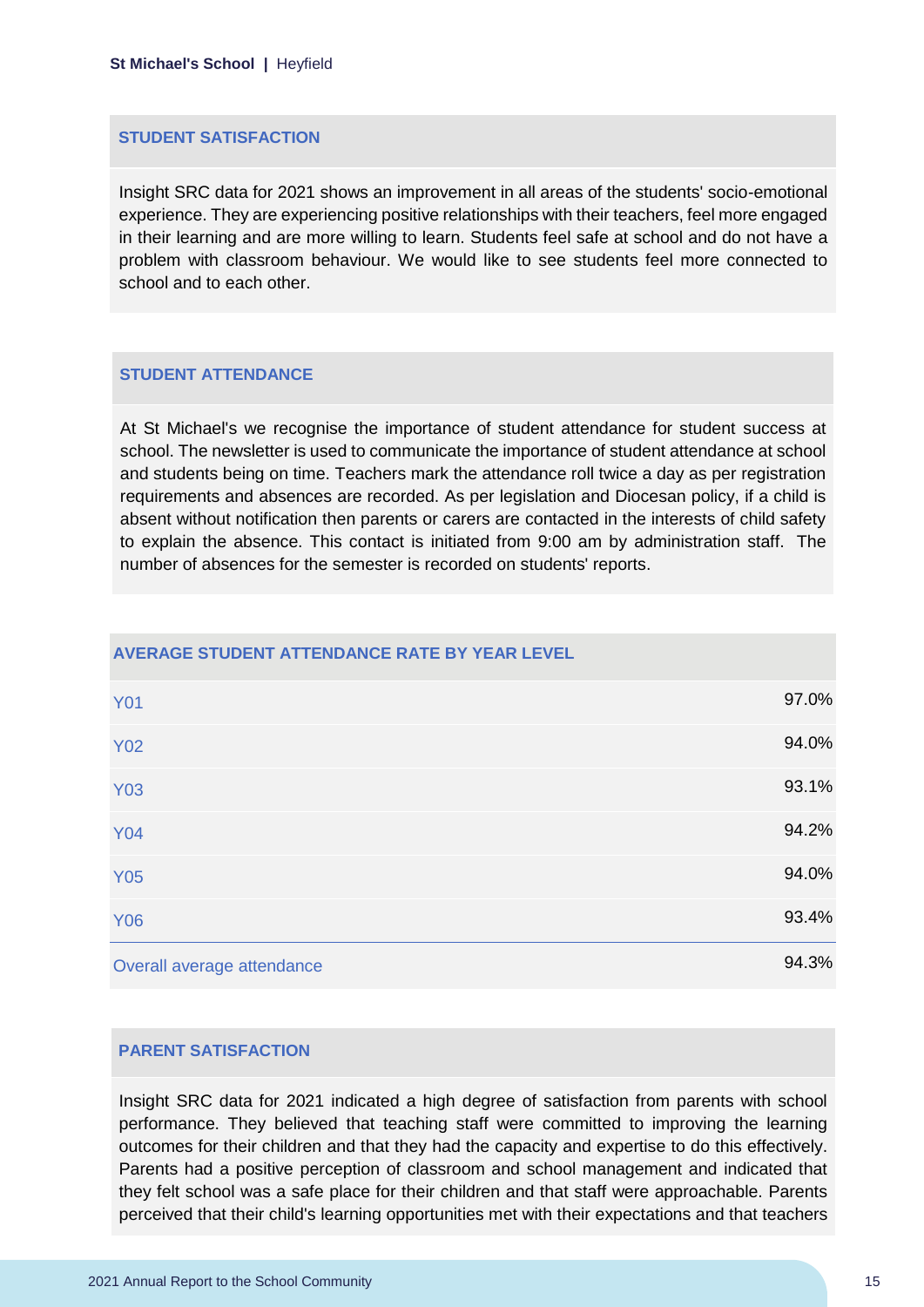worked in partnership with parents to produce excellent outcomes. Our challenges continue to be in student and family engagement in the area of RE, as many families are not identifying as being connected with the faith element of our school or seeing it as important.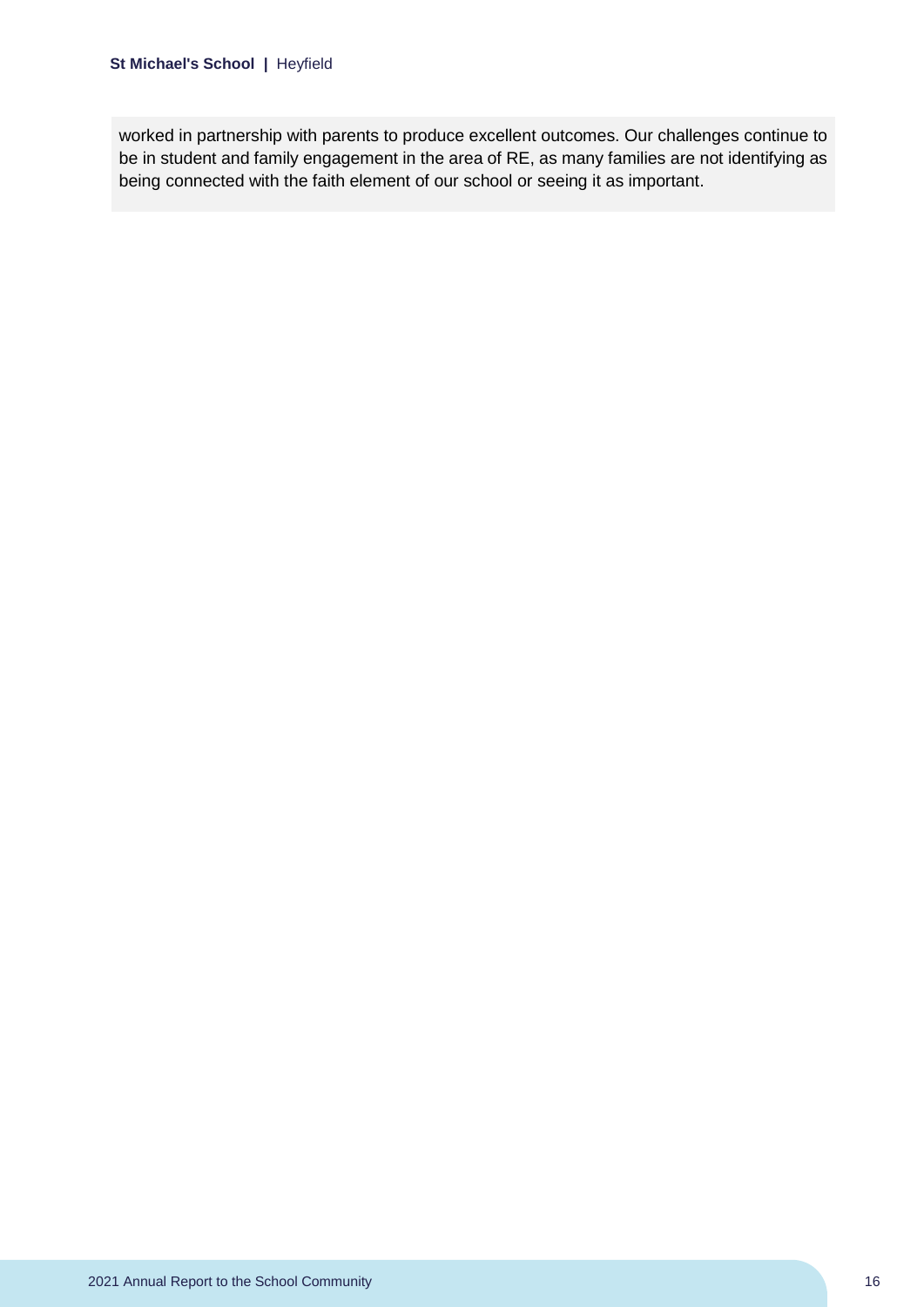# <span id="page-17-0"></span>**Child Safe Standards**

# **Goals & Intended Outcomes**

In line with Government expectations centred on the Child Safe Standards, St Michael's Primary School has worked extensively on developing policies and procedures around child safety and implementing policies from our governing body, Diocese of Sale Catholic Education Limited (DOSCEL). We have been proactive in introducing and implementing these to ensure compliance with the standards.

# **Achievements**

At St Michael's we have revisited policies relating to child safety, including our anti-bullying policy and student management policy. We are committed to embedding these policies and commitments into every day practice. Staff have accessed training to ensure they are familiar with current policies and legislation including participation in the modules relating to the Disability Discrimination Act and Mandatory reporting. Steps for staff to take in responding to all forms of abuse are displayed in the staff room and staff have participated in learning around these procedures.

Students are surveyed to ensure that they feel safe at school and have an opportunity to feed back to leadership, through anonymous surveys or through the Student Representative Committee, any concerns that they may have in relation to safety and wellbeing. Through our Digital Technologies curriculum we have worked with students on cyber safety and how to keep themselves safe online. This has included introducing students to the eSmart licence through the Alannah and Madeline Foundation. Students have also worked on being ethical users in an online space.

Parents are apprised of any changes or updates to policies through the newsletter. Policies are also saved to the website and parents are notified when new policies are added or when there are changes to existing policies. We survey parents annually to ensure that they feel their children are safe at school and that the school enacts its policies and procedures around child safety. Feedback from parents affirms that we are on the right track. We also promote learning opportunities for parents and raise awareness of how they can support their children in an online space. This has included making parents aware of any available information sessions about cybersafety.

In our risk management practices, child safety is a major consideration. All risk assessments include a child safety component and volunteers and contractors are checked to ensure that they are compliant with our Child Safety Policy and Code of Conduct.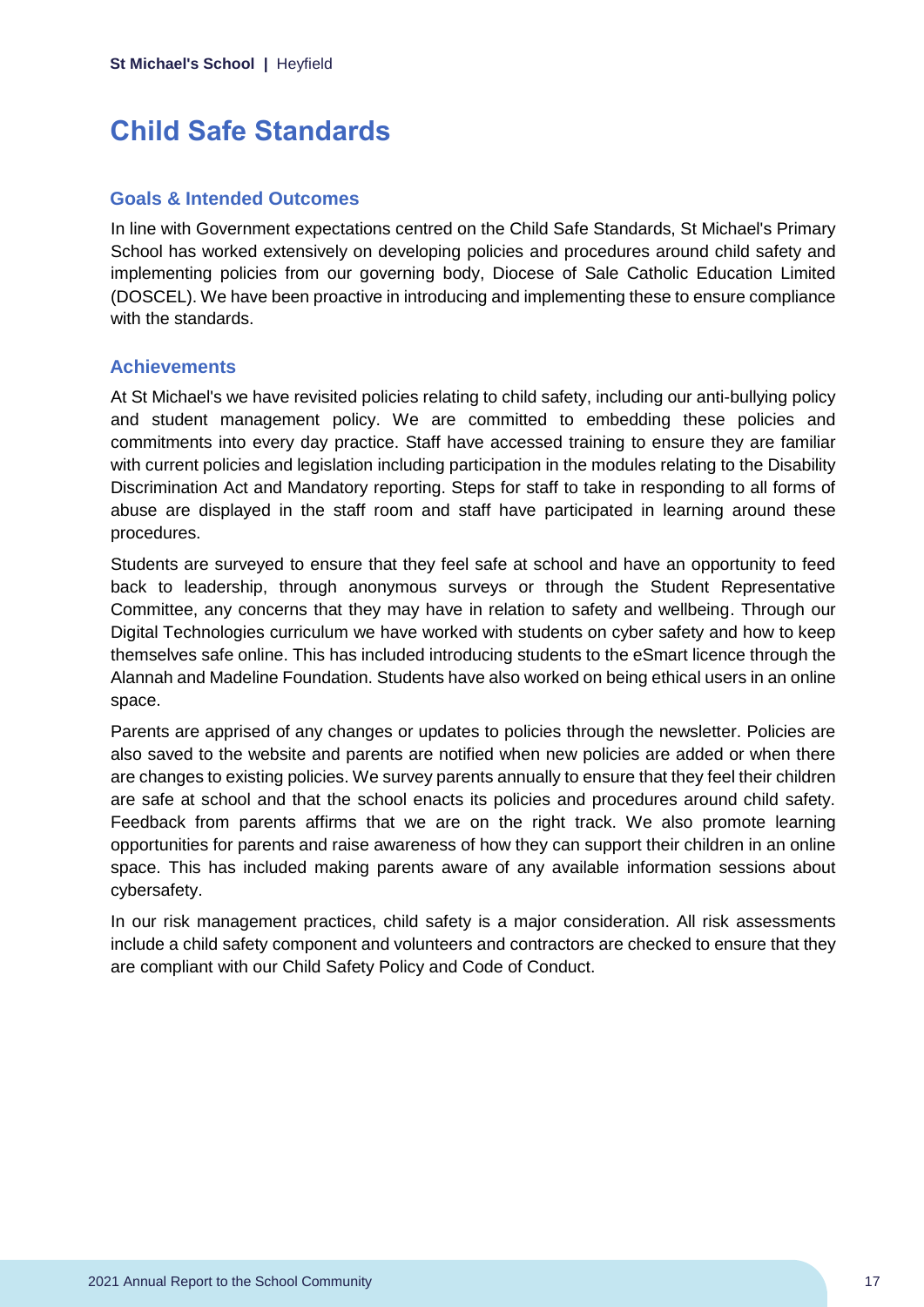# <span id="page-18-0"></span>**Leadership**

# **Goals & Intended Outcomes**

### **Goal**

To establish a culture of learning that empowers students and staff and builds belief in the team.

#### **Intended Outcomes**

- Develop the idea of collective responsibility and peers being an important part of professional growth (everyone an instructional leader).
- To support student engagement and provide opportunities for students to have a voice within their own learning and the school environment.

### **Achievements**

The resumption of onsite learning, in conjunction with periods of remote learning, meant a significant readjustment for staff. Their capacity to engage in the process of collaboration at a learning team level was compromised due to wellbeing concerns. Other demands were also placed on staff as they were required to familiarise themselves with continually changing working conditions and engage in training to support Covid-19 safety management.

Within this context, we have aimed to enhance staff understanding of the whole school priorities within the context of the Diocesan reform agenda and incorporated this into our staff meetings and Professional Learning Team meetings where feasible.

Staff have begun to explore the research theory behind student engagement and this has been linked to the Diocesan agenda. We began a self-reflection process on our practice so that we can better understand how to deepen student engagement. This will continue into 2022.

Professional learning has been supported through the budget and staff has accessed relevant professional learning to implement the school priorities. Where possible, we have supported Education Support Officers to access the same professional learning as teaching staff to build their understanding of how children learn and build on their capacity to support the classroom teacher in implementing the classroom program. It is worthwhile noting that professional learning expenditure was not as high as previous years due to a higher proportion of online access.

Feedback from the Insight SRC surveys indicated that parents and staff were satisfied with school leadership and had confidence that, as a school, we were heading in the right direction.

### **EXPENDITURE AND TEACHER PARTICIPATION IN PROFESSIONAL LEARNING**

Description of Professional Learning undertaken in 2021

You Can Do It Social and Emotional Learning

Maths Association of Victoria Conference

CPR and First Aid

Smart Spelling online

LOTE Network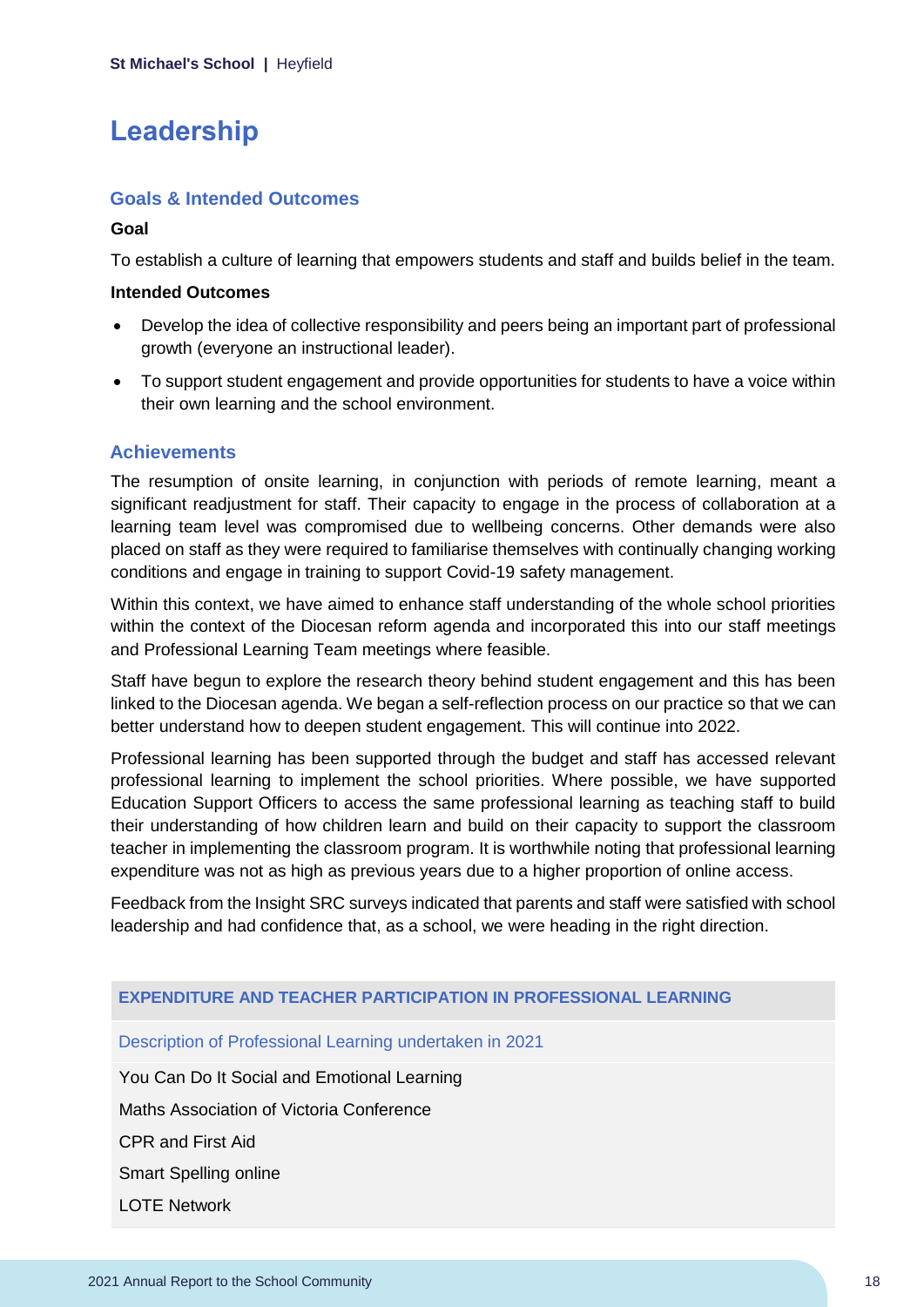| <b>Linking Literacy</b>                           |       |
|---------------------------------------------------|-------|
| Sue Larkey: Autism Awareness                      |       |
| Learning and Teaching Network                     |       |
| Number of teachers who participated in PL in 2021 | 10    |
| Average expenditure per teacher for PL            | \$490 |

# **TEACHER SATISFACTION**

In previous years, staff morale has been high and our organisational climate reflected high staff satisfaction in all areas. In 2021, staff indicated that they were well-supported by leadership and from each other, and took great pride in what they do. However, their sense of purpose and clarity around their work was significantly lower. Feedback from staff indicated that this was in direct correlation to working conditions they have experienced during the pandemic, in particular feelings of isolation when working online with students and feeling under duress moving between onsite and offsite learning. It will be important to ensure a more consistent work environment in 2022.

| <b>TEACHING STAFF ATTENDANCE RATE</b> |       |
|---------------------------------------|-------|
| <b>Teaching Staff Attendance Rate</b> | 93.7% |
|                                       |       |
| <b>ALL STAFF RETENTION RATE</b>       |       |
| <b>Staff Retention Rate</b>           | 80.0% |
|                                       |       |
| <b>TEACHER QUALIFICATIONS</b>         |       |
| <b>Doctorate</b>                      | 0.0%  |
| <b>Masters</b>                        | 44.4% |
| Graduate                              | 11.1% |
| <b>Graduate Certificate</b>           | 11.1% |
| <b>Bachelor Degree</b>                | 66.7% |
| <b>Advanced Diploma</b>               | 22.2% |
| <b>No Qualifications Listed</b>       | 0.0%  |